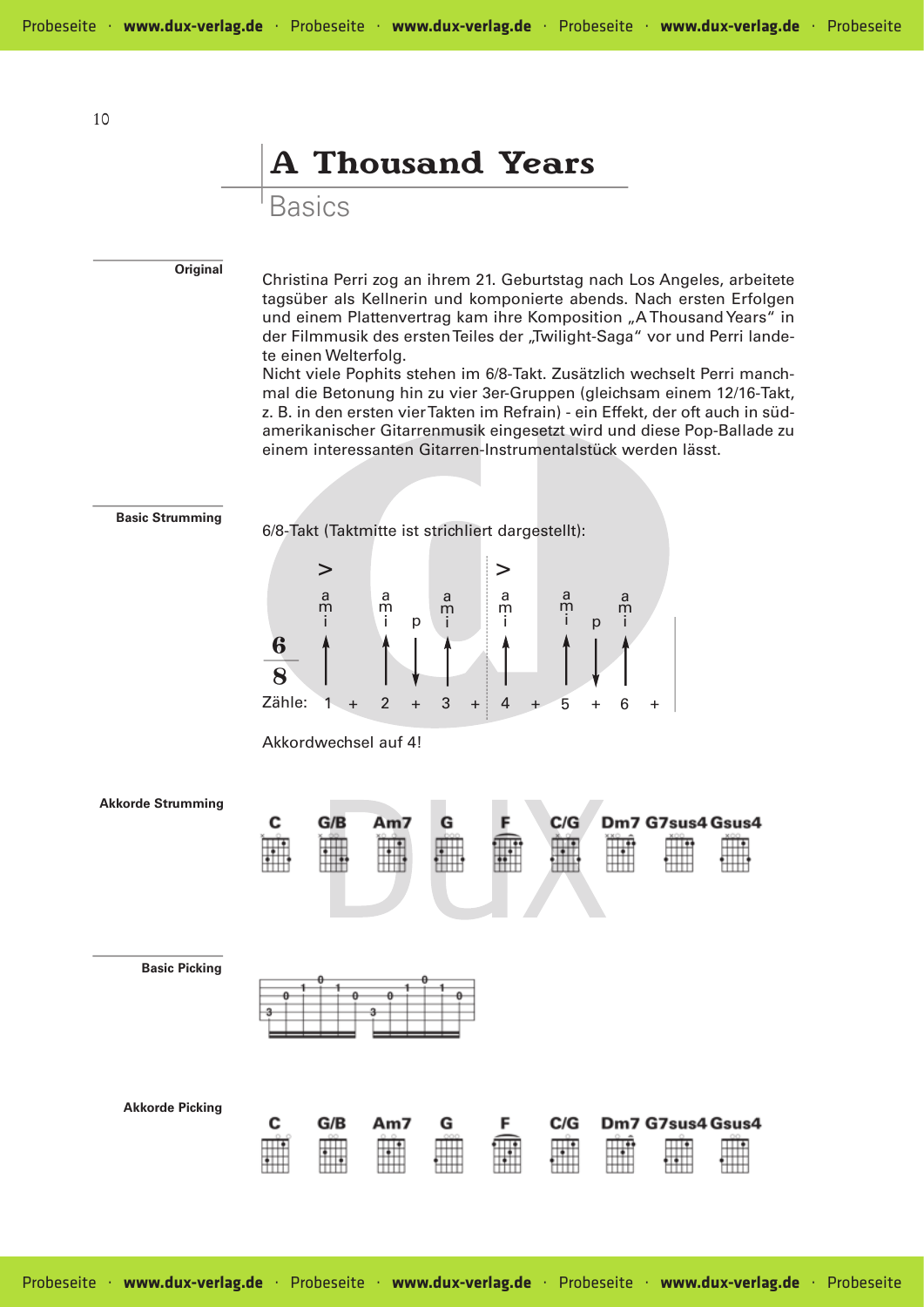C G/B Am7 G F C/G G Intro: \_\_\_\_\_\_ | \_\_\_\_ \_\_\_\_ | \_\_\_\_\_\_ | \_\_\_\_ \_\_\_\_ | \_\_\_\_\_\_ | \_\_\_\_\_\_ | \_\_\_\_\_\_ | \_\_\_\_\_\_ | F C 1. Heart beats | fast. Colors and | promis- | es. How to be | Am7 G/B C brave? How can I | love when I'm a- | F C fraid to | fall? But watching you | stand a- | lone, all of my | Am7 G/B C doubt suddenly | goes away some- | Dm7 G Am7 G how. | One step | clos- | er. | C G/B Refrain 1: I have died ev'ryday | waiting for you. | Am7 C/G F Darling, don't be afraid. | I have loved you for a | thousand | years. \_\_ G7sus4 C/G Gsus4 G F G F G  $\Box$  I'll love you for a | thou- sand | more.  $\Box$ F C **2.** Time stands | still. Beauty in | all she | is. I will be | Am7 G/B C brave. I will not | let an- ything | F C take a- | way what's standing in | front of | me. Every | Am7 G/B C breath, every | hour has come to | Dm7 G Am7 G this. | One step | clos- | er. | C G/B Refrain 2: I have died ev'ryday | waiting for you. | Am7 C/G F Darling, don't be afraid. | I have loved you for a | thousand | years. \_\_ G7sus4 C/G G \_\_ I'll love you for a | thou- sand | more. And | C G/B all along I believed | I would find you. | Am7 C/G F Time has brought your heart to me. | I have loved you for a | thousand | years. G7sus4 C/G G \_\_ I'll love you for a | thou- sand | more. | C \*) G/B Am7 C/G F C/G G Solo: \_\_\_\_ \_\_\_ | \_\_ \_ | \_\_\_ | \_\_\_ | \_\_\_\_ | \_\_\_\_ | \_\_\_\_ | \_\_\_\_ | \_\_\_\_ | Dm7 Am7 G | One step | clos- | er. | Dm7 G Am7 G \_\_\_\_\_\_ | One step | clos- | er. | Refrain 2:

\*) Solo-Arrangement endet hier!

11